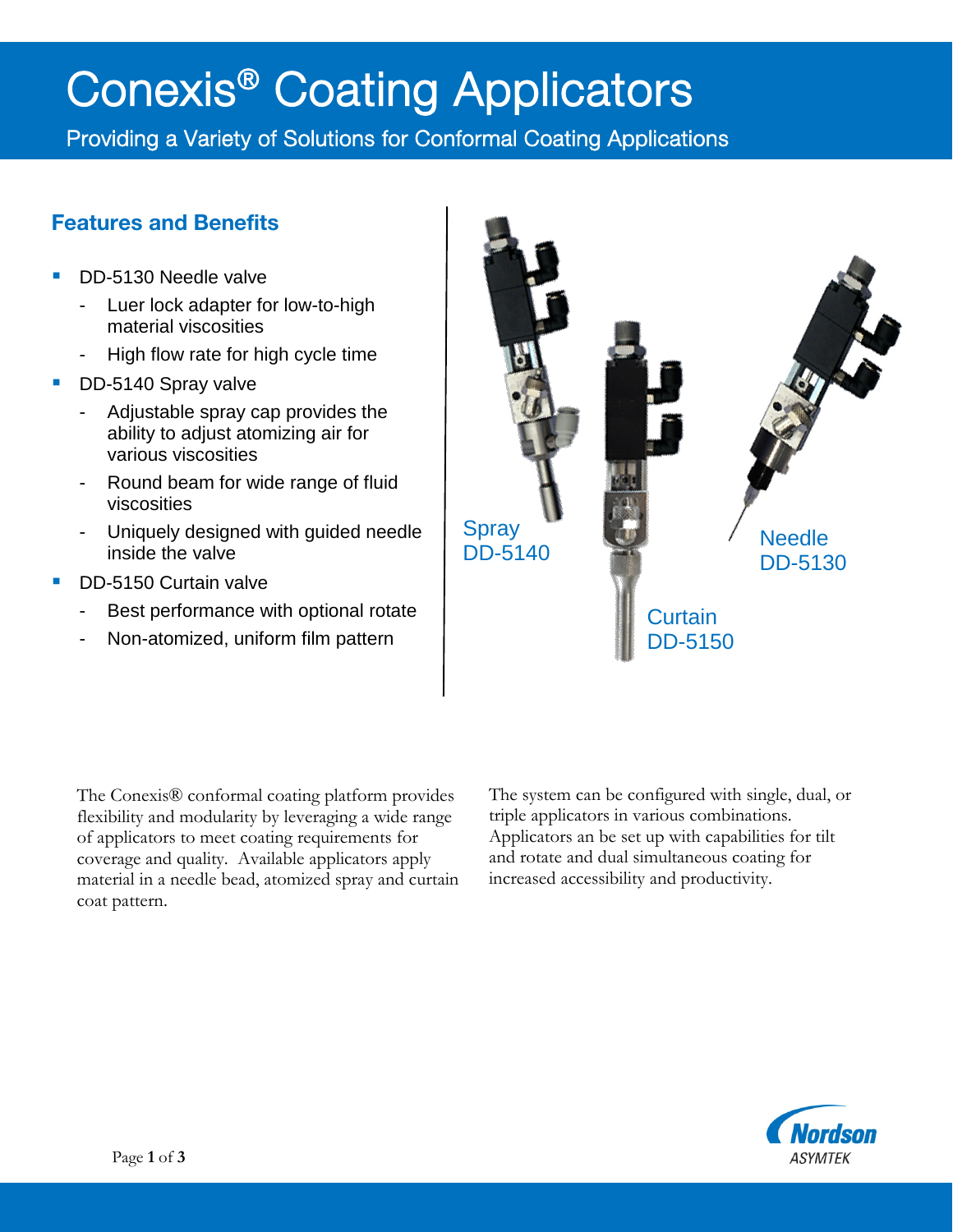# *Conexis® Coating Applicators*



## **DD-5130 Needle Valve**

The DD-5130 series is a stainless steel high pressure front closing needle valve. One of the unique features is the high flow rate at high viscosity materials and the fast cycle time. The volume can be controlled over the time the valve opened and how far it is opened. An internal micrometer adjust allows you exactly to set the opening of the valve. Max. viscosity 1,000,000 cps. Shot size has a minimum shot size from 0.003 ml, low volume.



## **DD-5140 Narrow Beam Spray Valve**

The round spray valve is designed for selective conformal coating but is also used for several other applications. Once the valve is set at a certain width it will apply the material in a path with defined sharp edges making it possible to apply coating exactly there where it is needed while at the same time restricted areas are kept free of coating material. Max. viscosity 5000 cps. Spray diameter: 5 to 15 mm.

### **DD-5150 Airless Curtain Valve**

This non-atomized coating curtain valve provides automated, selective application of conformal coating materials. Using this dispensing technology, the curtain valve applies conformal coating material in a controlled, uniform film rather than atomized spray. Material is directed under low pressure through the special designed and precentered ceramic nozzle. Material is applied to the circuit board prior of atomization. Viscosities of less than 100 centipoise. Achievable coating thicknesses range from 0.013mm to 0.2mm for solvent-based material and 0.1mm to 0.2mm for 100% solids materials.

## *Conexis® Coating Applicator Specifications*

|                        | <b>DD-5130</b><br><b>Needle</b> | <b>DD-5140</b><br><b>Spray</b> | <b>DD-5150</b><br><b>Curtain</b> |
|------------------------|---------------------------------|--------------------------------|----------------------------------|
| <b>Viscosity range</b> | $1 - 100,000$ cps               | $1 - 25,000$ cps               | $1 - 125$ cps                    |
| <b>Pass width</b>      |                                 |                                |                                  |
| Min (mm)               | N/A                             | 8                              | 5                                |
| Max (mm)               | N/A                             | 45                             | 20                               |
| Dry thickness range    |                                 |                                |                                  |
| Min $(\mu m)$          | 30                              | 10                             | 25                               |
| Max $(\mu m)$          | 200                             | 100                            | 200                              |